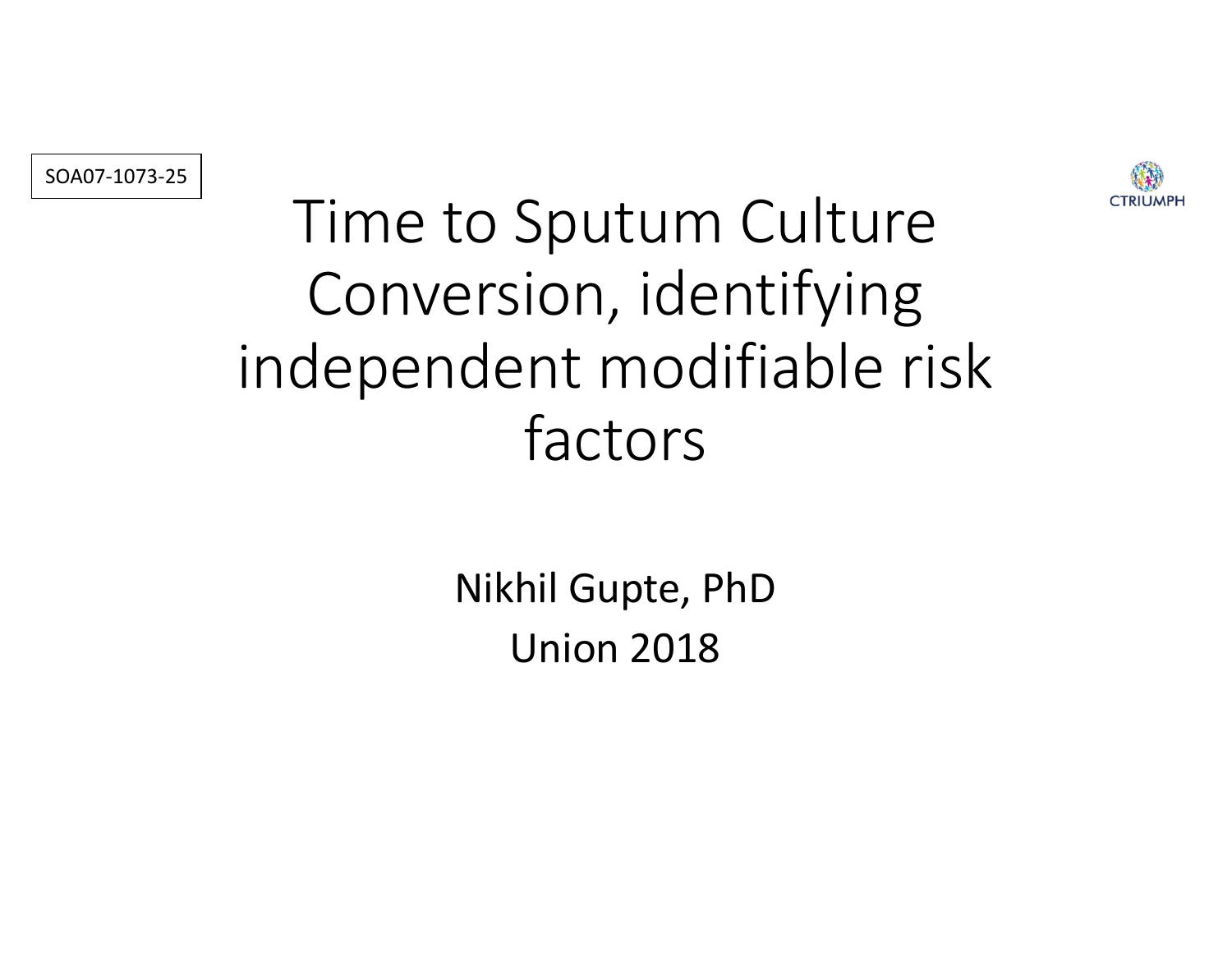

### Background and Rationale

- Time to sputum culture conversion is widely used surrogate marker in early phase clinical trials
- Delayed sputum culture conversion may be associated with poor TB treatment outcome
- Time to sputum culture conversion, associated risk factors among drug sensitive pulmonary tuberculosis (PTB) have not been adequately documented
- Clinical, socio-demographic and phyco-social characteristics that may influence time to sputum culture conversion may be helpful
- Characterizing factors associated with delayed time to sputum culture may help targeting risk groups to optimize favourable TB treatment outcome.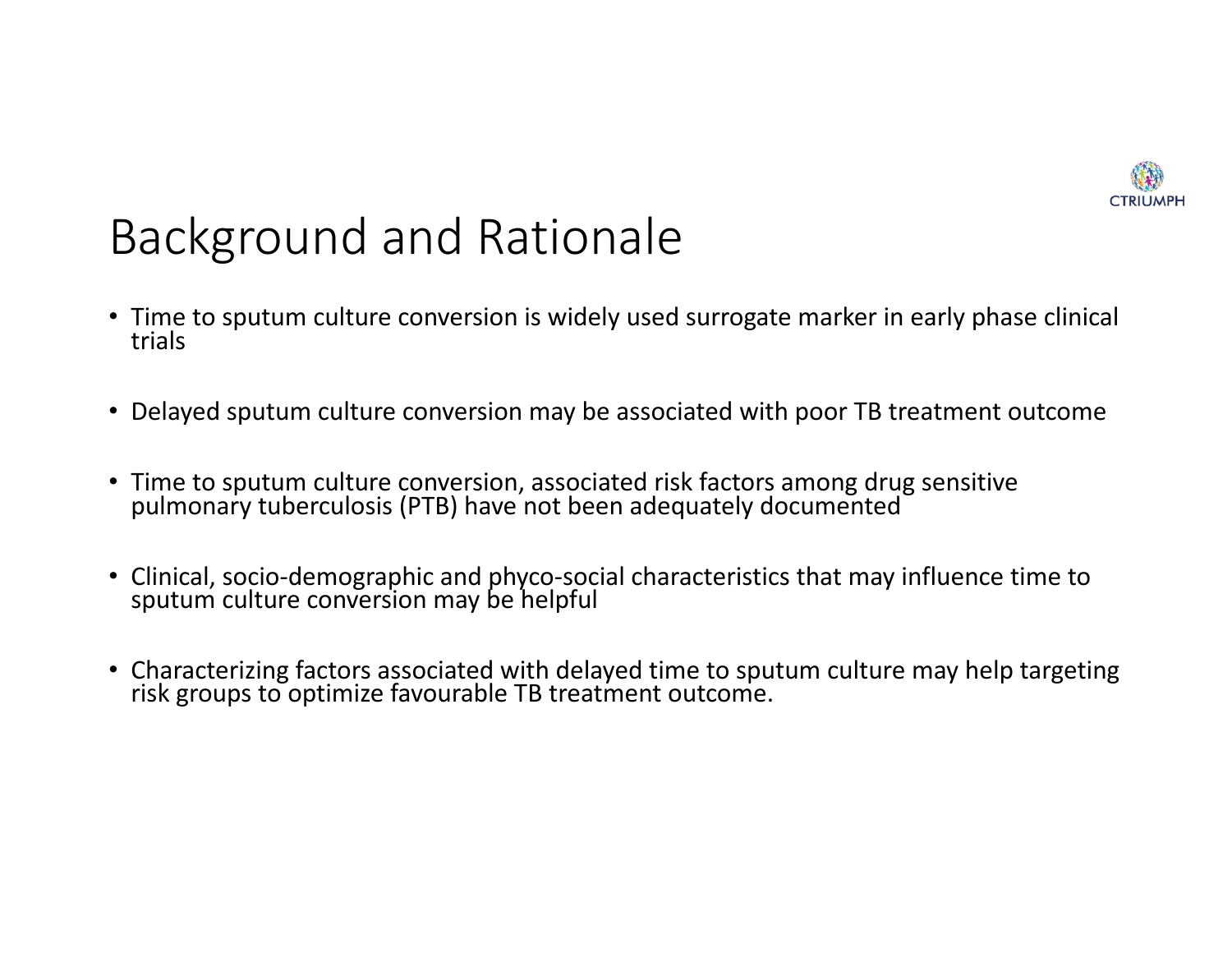

#### Methods

- 330 Adults (≥ 18 years), drug sensitive PTB patients from Pune and Chennai CTRIUMPh Study sites
- Sputum culture on Lowenstein-Jensen medium was done at entry, and weeks: 2, 4, 8, 16, 24 and 72.
- Socio-demographic, behavioural and clinical data was collected at baseline and follow-up visits using structured case report forms
- Time (in days) to first negative sputum culture, from AKT start date, was calculated
- Kaplan-Meier product limit estimator was used to estimate the time to sputum culture conversion
- Cox Proportional hazards models were used to identify independent and overlapping risk factors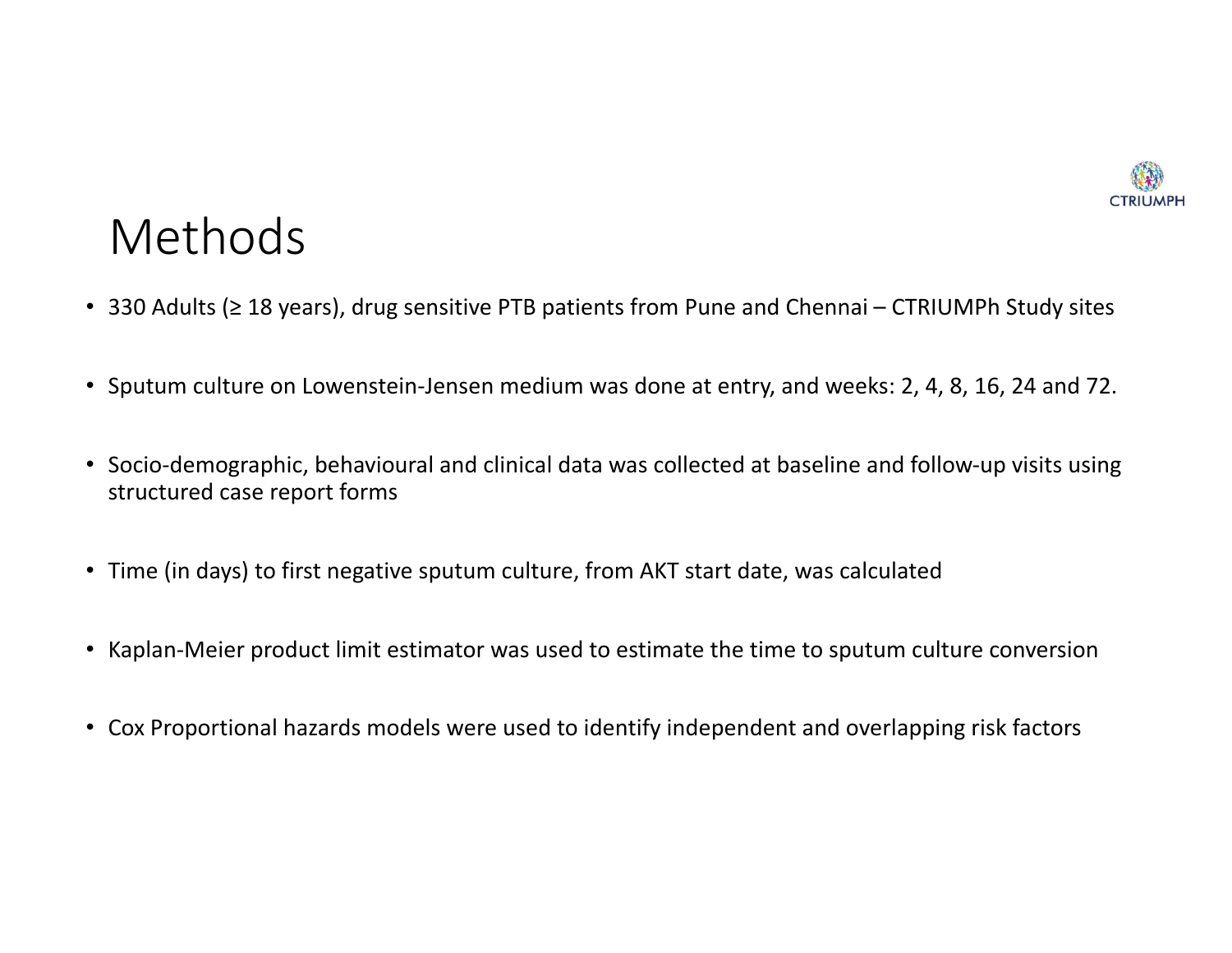

#### Selected baseline characteristics & K-M Curve

| <b>Baseline</b>        | N         |  |
|------------------------|-----------|--|
| <b>Characteristics</b> | $n = 330$ |  |
| <b>Age Group</b>       |           |  |
| $25$                   | 71 (22%)  |  |
| $25 - 40$              | 109 (33%) |  |
| $40 - 50$              | 80 (24%)  |  |
| > 50                   | 70 (21%)  |  |
| Gender                 |           |  |
| <b>Male</b>            | 222 (67%) |  |
| <b>Female</b>          | 108 (33%) |  |
| <b>BMI</b>             |           |  |
| <b>Normal</b>          | 109 (34%) |  |
| <b>Underweight</b>     | 198 (61%) |  |
| <b>Overweight</b>      | 18 (6%)   |  |
| <b>Residence</b>       |           |  |
| <b>Rural</b>           | 176 (53%) |  |
| <b>Urban</b>           | 154 (47%) |  |
| <b>Smoking</b>         |           |  |
| <b>Never</b>           | 189 (62%) |  |
| <b>Current</b>         | 47 (15%)  |  |
| <b>Former</b>          | 71 (23%)  |  |
| <b>Smokeless</b>       |           |  |
| tobacco                |           |  |
| No                     | 85 (26%)  |  |
| Yes                    | 238 (74%) |  |

| <b>Baseline</b>        | N           |
|------------------------|-------------|
| <b>Characteristics</b> | $n = 330$   |
| <b>AUDIT</b>           |             |
| < 8                    | 209 (63%)   |
| > 8                    | 121 (37%)   |
| <b>DM</b>              |             |
| <b>No DM</b>           | 108 (37%)   |
| Pre DM                 | 73 (25%)    |
| <b>DM</b>              | 110 (38%)   |
| <b>Smear Baseline</b>  |             |
| <b>Negative</b>        | 87 (27%)    |
| <b>Positive</b>        | 240 (73%)   |
| <b>Cavitation</b>      |             |
| No                     | 144 (52%)   |
| Yes                    | 133 (48%)   |
| <b>HIV</b>             |             |
| <b>Uninfected</b>      | 319 (97%)   |
| <b>Infected</b>        | 11 (3%)     |
| <b>TB Treatment</b>    |             |
| <b>Daily</b>           | 1(0.3)      |
| <b>Thrice Weekly</b>   | 328 (99.7%) |



Time to culture conversion Median (IQR): 35 (32 - 43)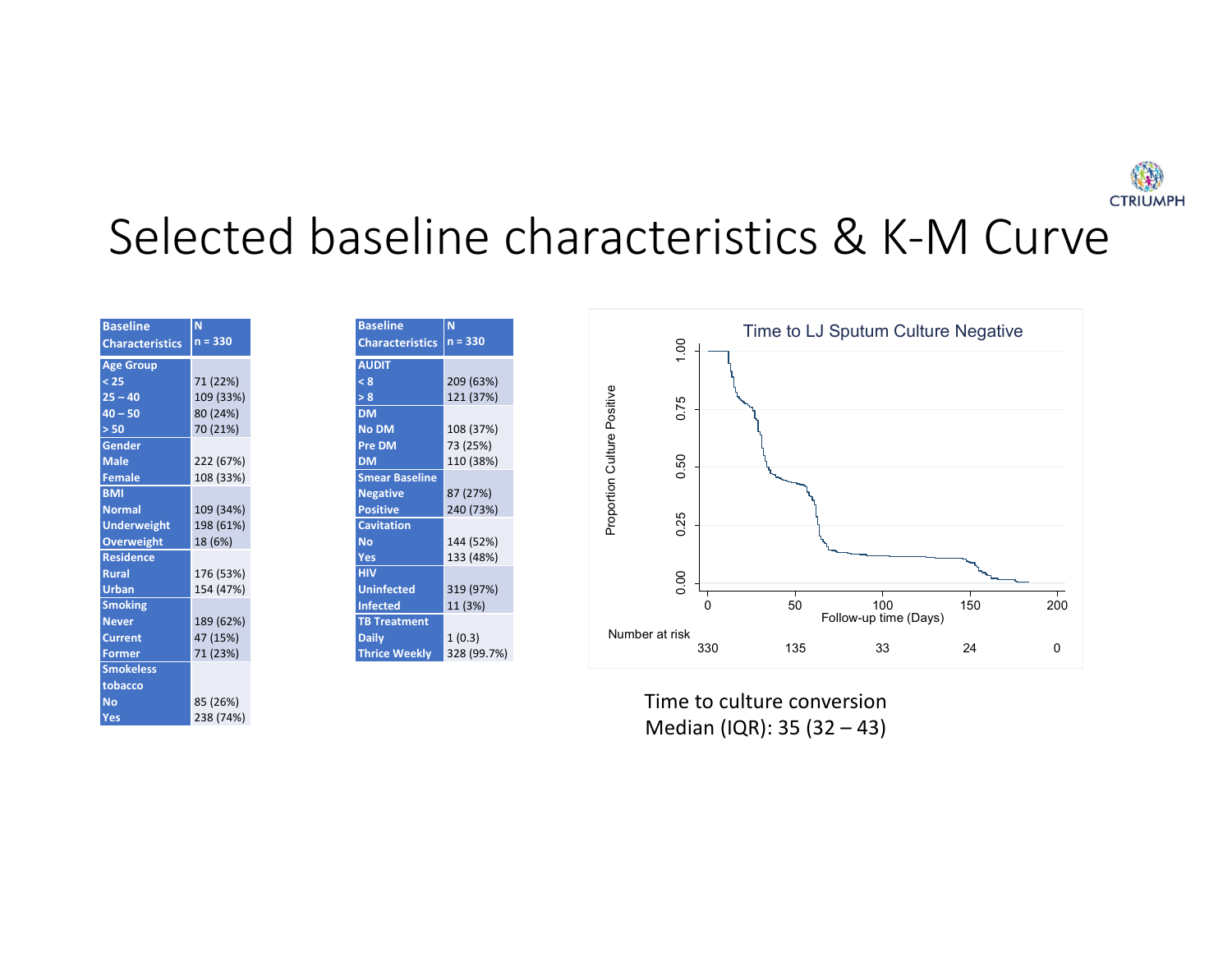### Exploratory & Univariable Analysis

| <b>Baseline</b><br><b>Characteristics</b>                              | Median <sup>1</sup><br>(IQR)                             | log-rank p-<br>value | uHR (95% CI)                                                             | p-value               |
|------------------------------------------------------------------------|----------------------------------------------------------|----------------------|--------------------------------------------------------------------------|-----------------------|
| <b>Age Group</b><br>< 25<br>$25 - 40$<br>$40 - 50$<br>> 50             | $29(16-57)$<br>$33(24-63)$<br>$36(29-65)$<br>$58(30-64)$ | 0.004                | Ref<br>$0.68(0.50 - 0.93)$<br>$0.62(0.44 - 0.87)$<br>$0.57(0.40 - 0.80)$ | 0.02<br>0.01<br>0.001 |
| Gender<br><b>Male</b><br>Female                                        | $39(29-64)$<br>$31(16-62)$                               | 0.002                | Ref<br>$1.44(1.13 - 1.83)$                                               | 0.003                 |
| <b>BMI</b><br><b>Normal</b><br><b>Underweight</b><br><b>Overweight</b> | $34(21-64)$<br>$37(27-64)$<br>$31(17-60)$                | 0.05                 | Ref<br>$0.88(0.69 - 1.13)$<br>$1.56(0.94 - 2.59)$                        | 0.32<br>0.08          |
| <b>Residence</b><br><b>Rural</b><br><b>Urban</b>                       | $61(32-65)$<br>$27(15-51)$                               | < 0.001              | Ref<br>$1.85(1.47 - 2.33) < 0.001$                                       |                       |
| <b>Anaemia</b><br><b>No</b><br>Yes                                     | $32(21-60)$<br>$42(27-64)$                               | 0.001                | Ref<br>$0.66(0.51 - 0.85)$                                               | 0.002                 |

| <b>Baseline</b><br><b>Characteristics</b> | <b>Median<sup>t</sup></b><br>(IQR) | log-rank p-<br>value | <b>uHR (95% CI)</b>          | p-value |
|-------------------------------------------|------------------------------------|----------------------|------------------------------|---------|
| <b>Smoking</b>                            |                                    |                      |                              |         |
| <b>Never</b>                              | $32(16-62) < 0.001$                |                      | Ref                          | Ref     |
| <b>Current</b>                            | $55(31-64)$                        |                      | $0.63(0.45 - 0.89)0.01$      |         |
| <b>Former</b>                             | $62(68 - 31)$                      |                      | $0.58(0.43 - 0.77) < 0.001$  |         |
| <b>Smokeless tobacco</b>                  |                                    |                      |                              |         |
| <b>No</b>                                 | $31(16-59)$ 0.04                   |                      | Ref                          |         |
| Yes                                       | $46(29-64)$                        |                      | $1.30(1.00 - 1.68)$ 0.05     |         |
| <b>AUDIT</b>                              |                                    |                      |                              |         |
| < 8                                       | $21(17-62) < 0.001$                |                      | Ref                          |         |
| > 8                                       | $58(31 - 71)$                      |                      | $0.57$ (0.45 - 0.73) < 0.001 |         |
| <b>DM</b>                                 |                                    |                      |                              |         |
| <b>No DM</b>                              | $31(17-58)$ 0.04                   |                      | Ref                          |         |
| <b>Pre DM</b>                             | $35(16-64)$                        |                      | $0.73(0.53 - 1.01)0.06$      |         |
| <b>DM</b>                                 | $39(29-64)$                        |                      | $0.72$ (0.55 - 0.96) 0.02    |         |
| <b>Smear Baseline</b>                     |                                    |                      |                              |         |
| <b>Negative</b>                           | $29(16-39) < 0.001$                |                      | Ref                          |         |
| <b>Positive</b>                           | $55(29-64)$                        |                      | $0.53(0.41 - 0.68) < 0.001$  |         |
| <b>Cavitation</b>                         |                                    |                      |                              |         |
| <b>No</b>                                 | $32(21-62)$ 0.03                   |                      | Ref                          |         |
| Yes                                       | $51(30-64)$                        |                      | $0.77(0.60 - 0.98)0.04$      |         |

**CTRIUMPH** 

Findings: Older age, Males, Rural residence, Anaemia, Smoker, Alcohol dependence, Diabetes, AFB Positive & Cavitation were at an increased risk of delayed sputum culture conversion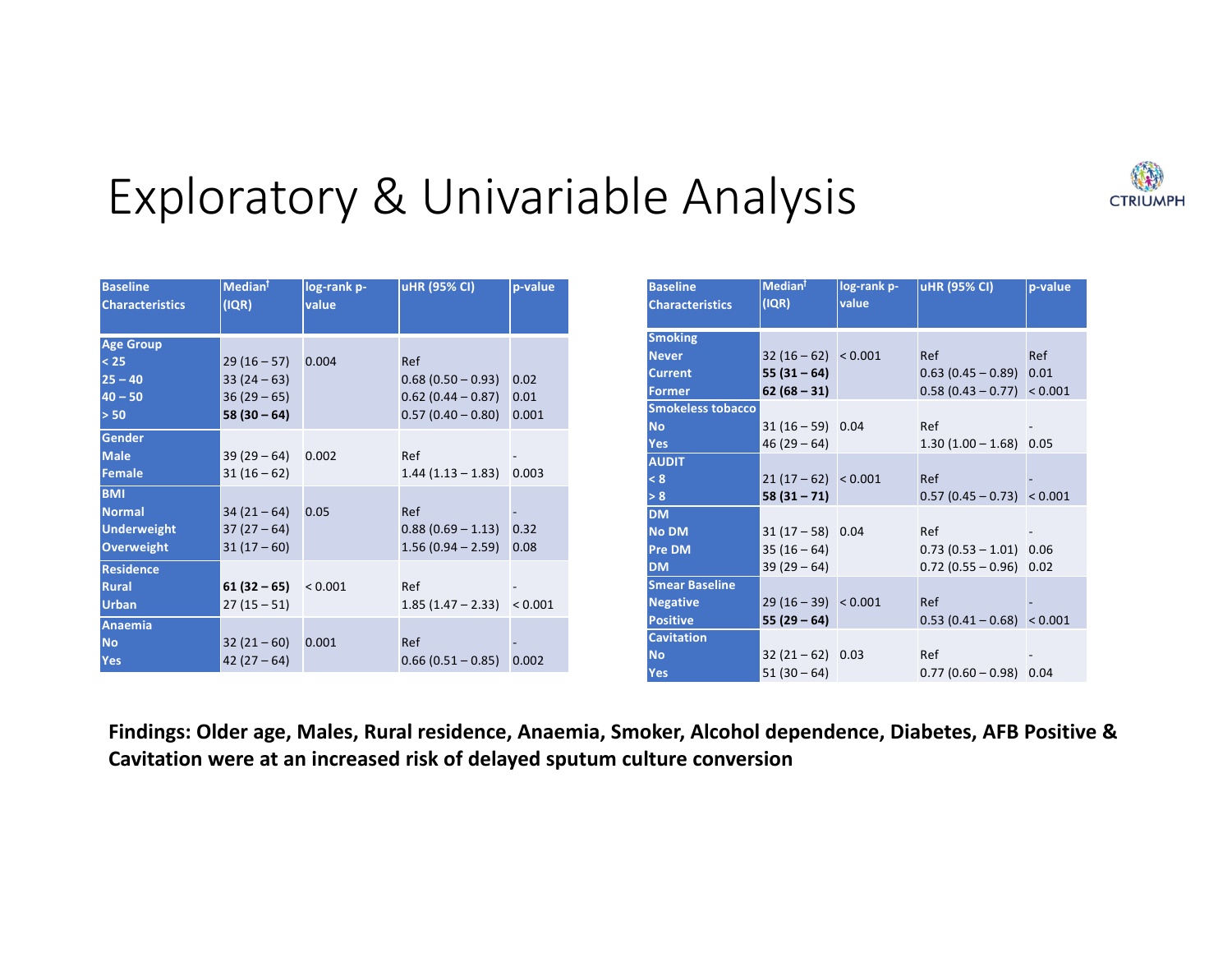#### Alcohol use disorder, anaemia & smear positivity are independently associated with high risk of delayed culture conversion

| <b>Factors</b>           | ulRR (95% CI)       | <b>P-value</b> |                | aHRR (95% CI)       | <b>P-value</b> |
|--------------------------|---------------------|----------------|----------------|---------------------|----------------|
| Age                      |                     |                |                |                     |                |
| $\leq$ 25                | $\mathbf{1}$        |                |                |                     |                |
| $25 - 40$                | $0.68(0.50 - 0.93)$ | 0.02           |                | $0.83(0.54 - 1.26)$ | 0.38           |
| $40 - 50$                | $0.62(0.44 - 0.87)$ | 0.01           |                | $1.09(0.65 - 1.84)$ | 0.74           |
| >50                      | $0.57(0.40 - 0.80)$ | 0.001          |                | $0.96(0.57 - 1.61)$ | 0.87           |
| Gender                   |                     |                |                |                     |                |
| Male                     | $\mathbf{1}$        |                |                |                     |                |
| Female                   | $1.44(1.13 - 1.83)$ | 0.003          |                | $1.57(1.07 - 2.3)$  | 0.02           |
| <b>BMI</b>               |                     |                |                |                     |                |
| Normal                   | 1                   |                |                |                     |                |
| Underweight              | $0.88(0.69 - 1.13)$ | 0.32           |                | $0.88(0.62 - 1.25)$ | 0.48           |
| Overweight               | $1.56(0.94 - 2.59)$ | 0.08           |                | $1.07(0.61 - 1.87)$ | 0.82           |
| <b>Residence</b>         |                     |                |                |                     |                |
| Rural                    | $\mathbf{1}$        |                |                |                     |                |
| Urban                    | $1.85(1.47 - 2.33)$ | p < 0.001      |                | $1.8(1.35 - 2.41)$  | p<0.001        |
| Anemia                   |                     |                |                |                     |                |
| Absent                   | $\mathbf{1}$        |                |                |                     |                |
| Present                  | $0.66(0.51 - 0.85)$ | 0.002          | $\blacksquare$ | $0.66(0.48 - 0.92)$ | 0.015          |
| <b>Smoking</b>           |                     |                |                |                     |                |
| Never                    | 1                   |                |                |                     |                |
| Current                  | $0.63(0.45 - 0.89)$ | 0.01           |                | $1.16(0.71 - 1.91)$ | 0.56           |
| Former                   | $0.58(0.43 - 0.77)$ | p < 0.001      |                | $0.95(0.64 - 1.43)$ | 0.82           |
| <b>Smokeless tobacco</b> |                     |                |                |                     |                |
| No                       | 1                   |                |                |                     |                |
| Yes                      | $1.30(1.00 - 1.68)$ | 0.05           |                | $1.56(1.11 - 2.19)$ | 0.01           |
| <b>AUDIT</b>             |                     |                |                |                     |                |
| $\leq 8$                 | 1                   |                |                |                     |                |
| >8                       | $0.57(0.45 - 0.73)$ | p < 0.001      |                | $0.57(0.38 - 0.85)$ | 0.01           |
| <b>Diabetes</b>          |                     |                |                |                     |                |
| No DM                    | $\mathbf{1}$        |                |                |                     |                |
| Pre-DM                   | $0.73(0.53 - 1.01)$ | 0.06           |                | $0.98(0.67 - 1.42)$ | 0.9            |
| <b>DM</b>                | $0.72(0.55 - 0.96)$ | 0.02           |                | $0.8(0.51 - 1.23)$  | 0.31           |
| <b>Smear</b>             |                     |                |                |                     |                |
| Negative                 | 1                   |                |                |                     |                |
| Positive                 | $0.53(0.41 - 0.68)$ | p < 0.001      | ۰              | $0.59(0.42 - 0.82)$ | 0.002          |
| <b>Cavitation</b>        |                     |                |                |                     |                |
| Absent                   | $\mathbf{1}$        |                |                |                     |                |
| Present                  | $0.77(0.60 - 0.98)$ | 0.04           |                |                     |                |
|                          |                     |                |                |                     |                |
|                          |                     |                |                |                     |                |
|                          |                     |                |                |                     |                |

0.0 1.0 2.0 3.0 4.0 5.0

**High Risk Low Risk** 

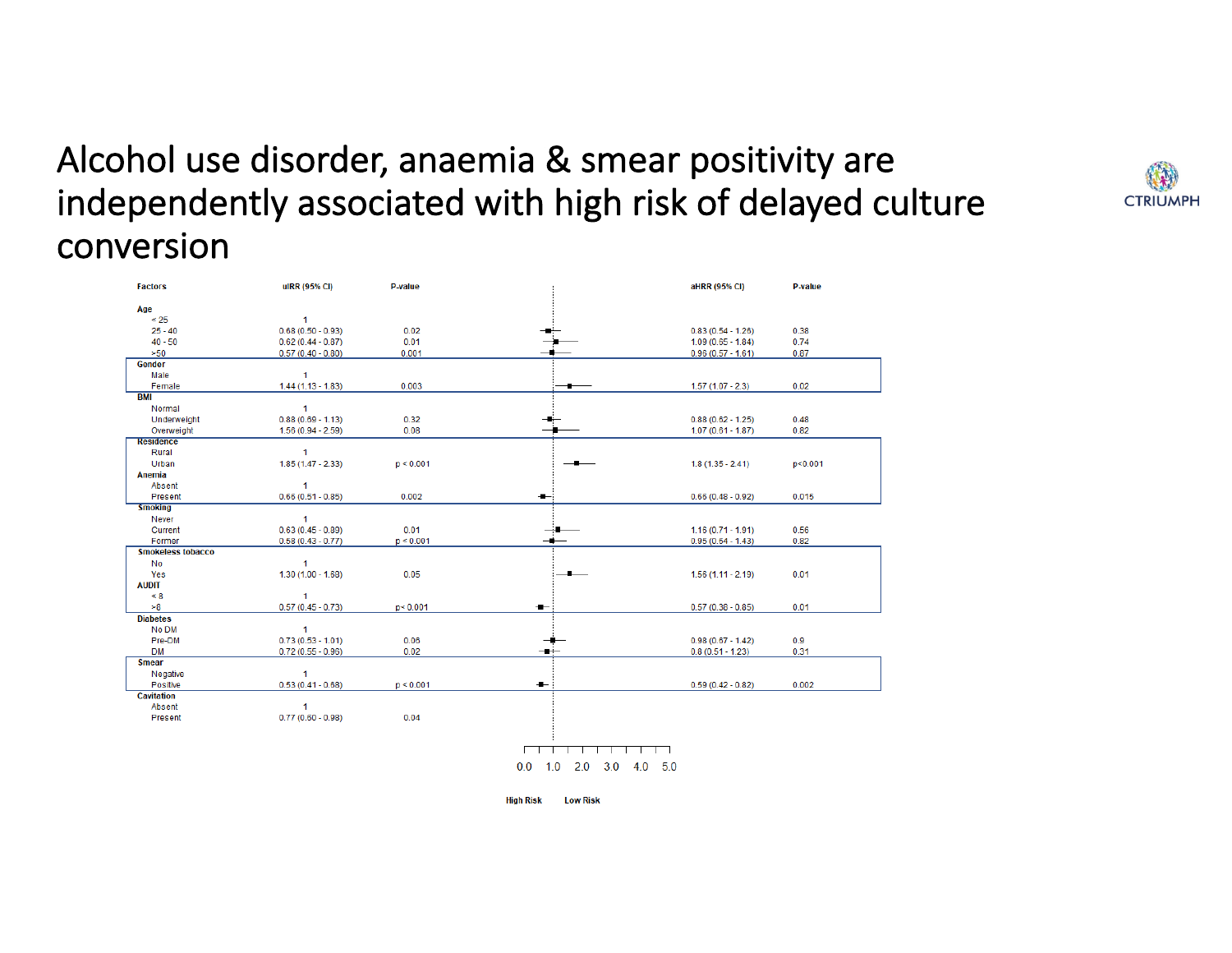### Rural residence, smear positive and high AUDIT score are affected most!



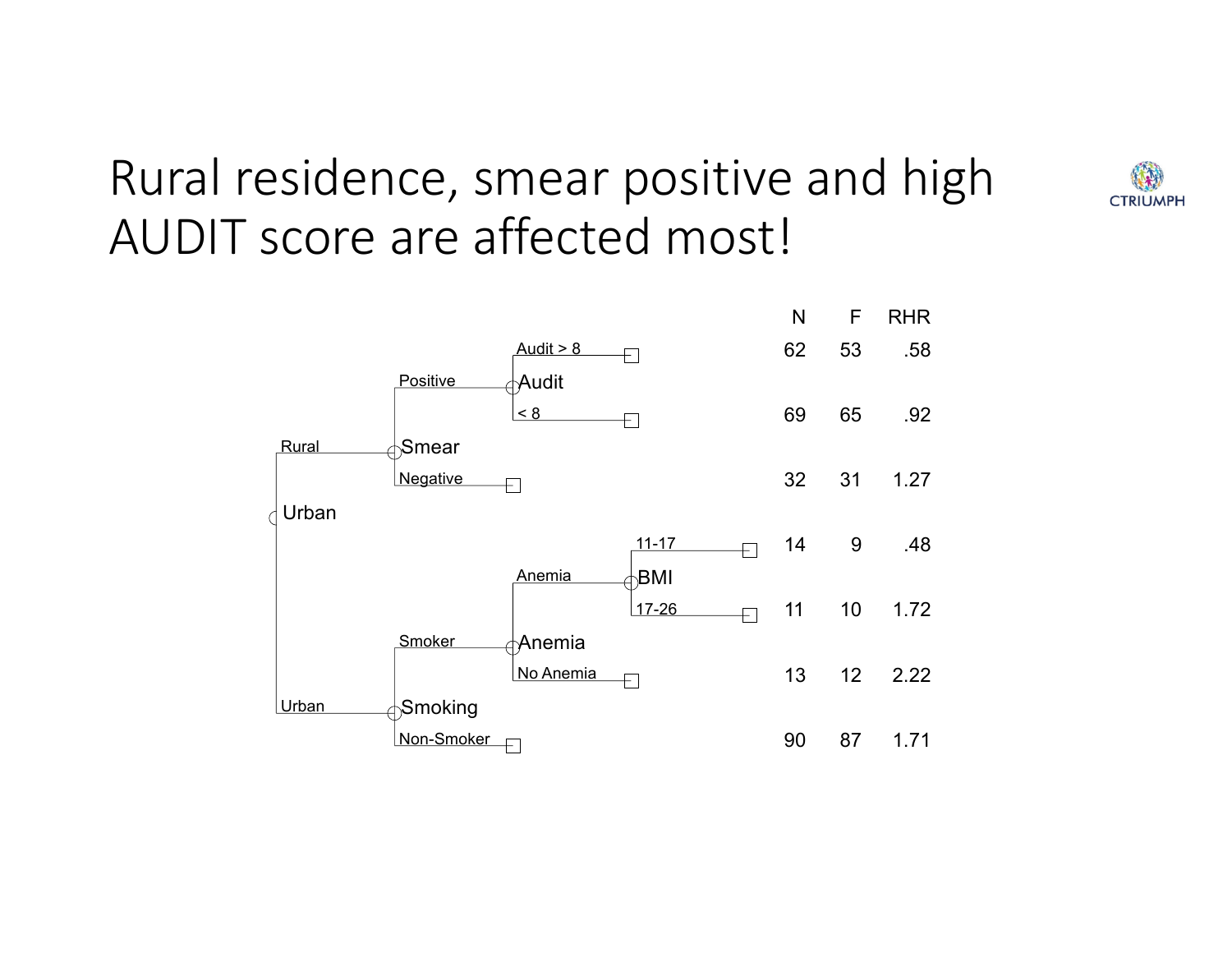

#### Differences in overlapping factors by gender

#### Rural, alcoholic males at increased risk Anaemia in rural females increases risk

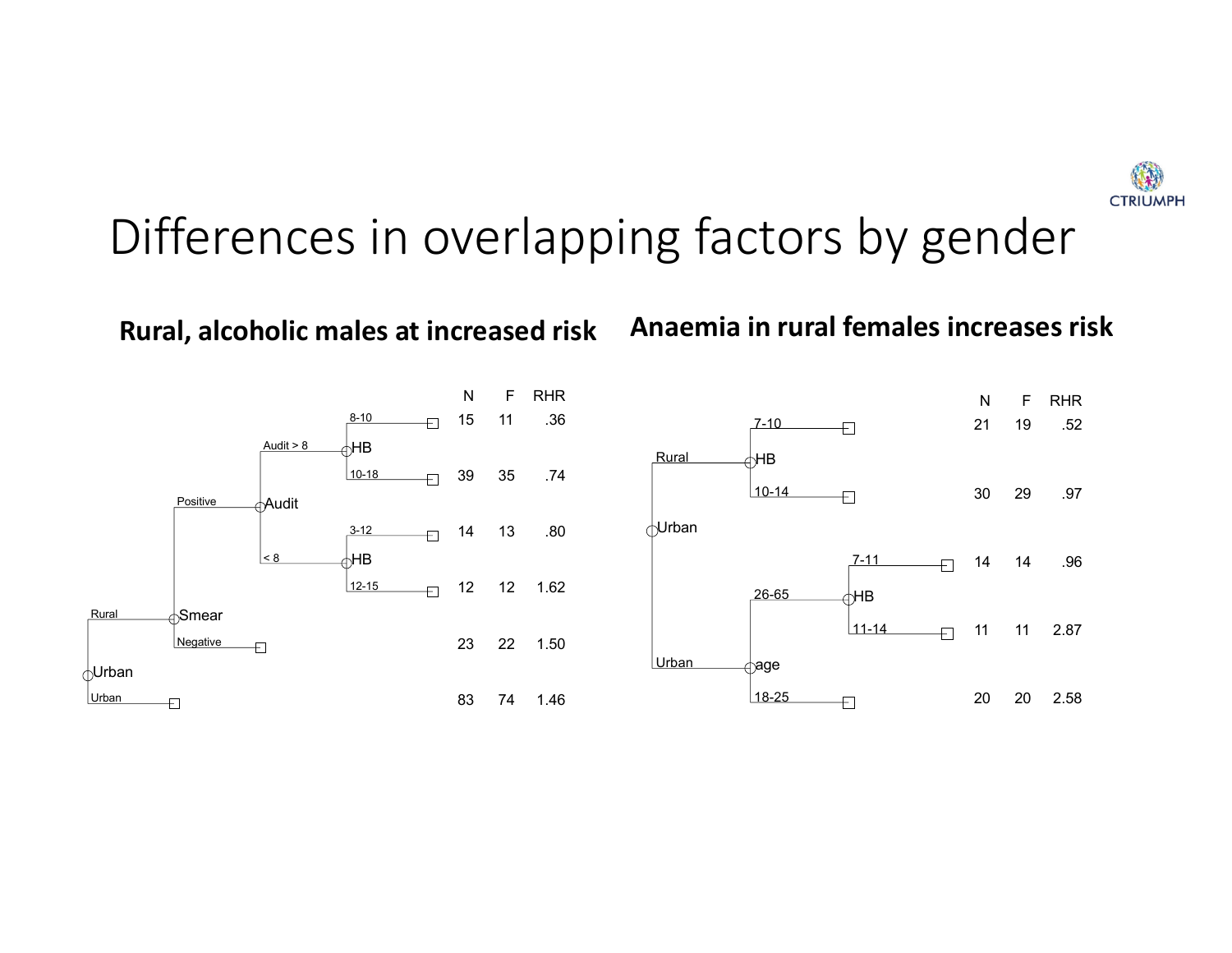Smoking & Alcohol dependence among males is independently associated with time to sputum culture conversion





#### **Males Females**

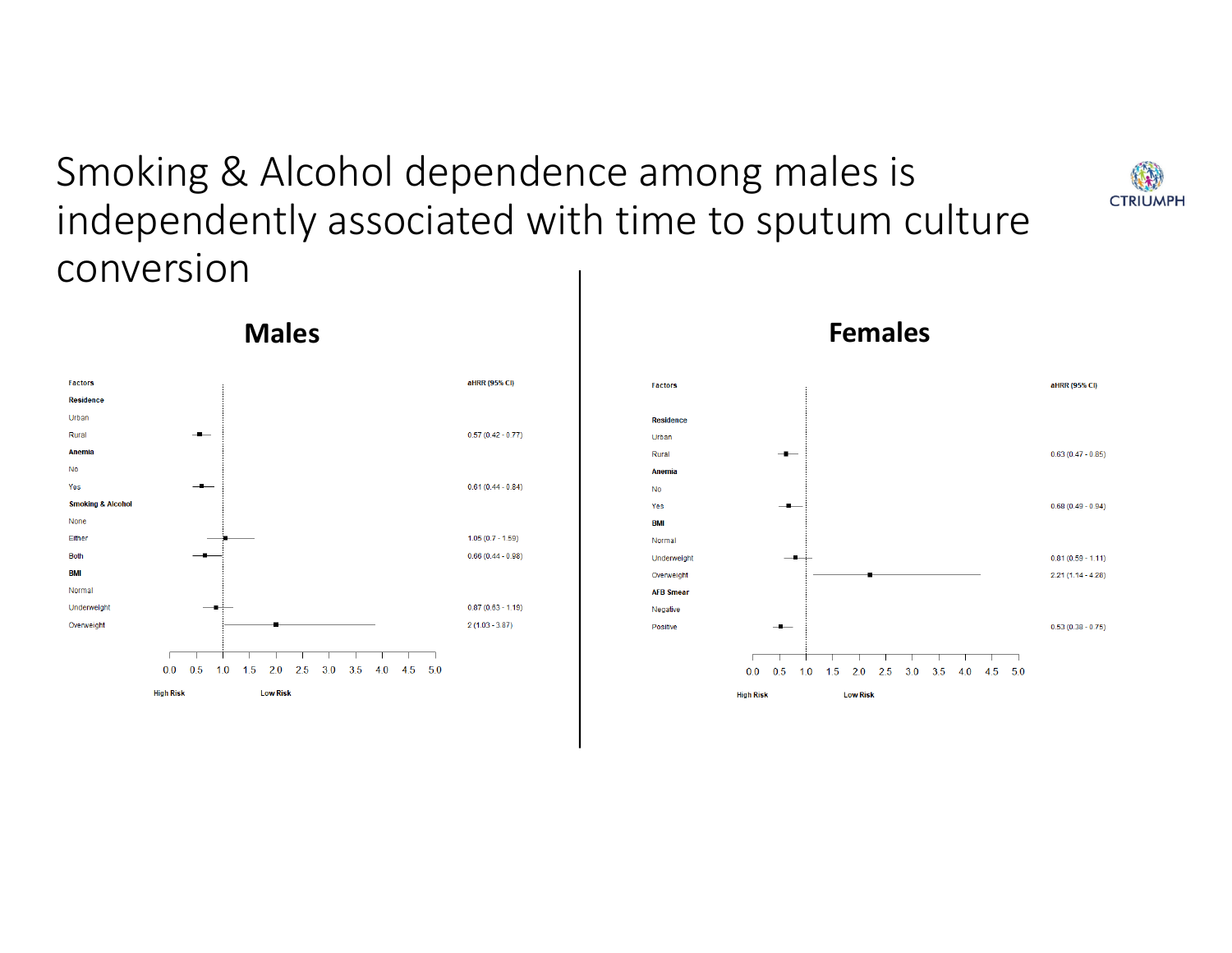

#### Conclusions

- Smoking and alcohol consumption increased the risk of longer time to sputum culture conversion by approximately 40%
- Male gender, alcohol and smoking, young age and rural residence were associated with longer time to culture conversion, thus are transmitting longer, more likely to have unfavourable outcomes
- Anaemia among AFB smear positive women in rural areas may be associated with longer time to culture conversion